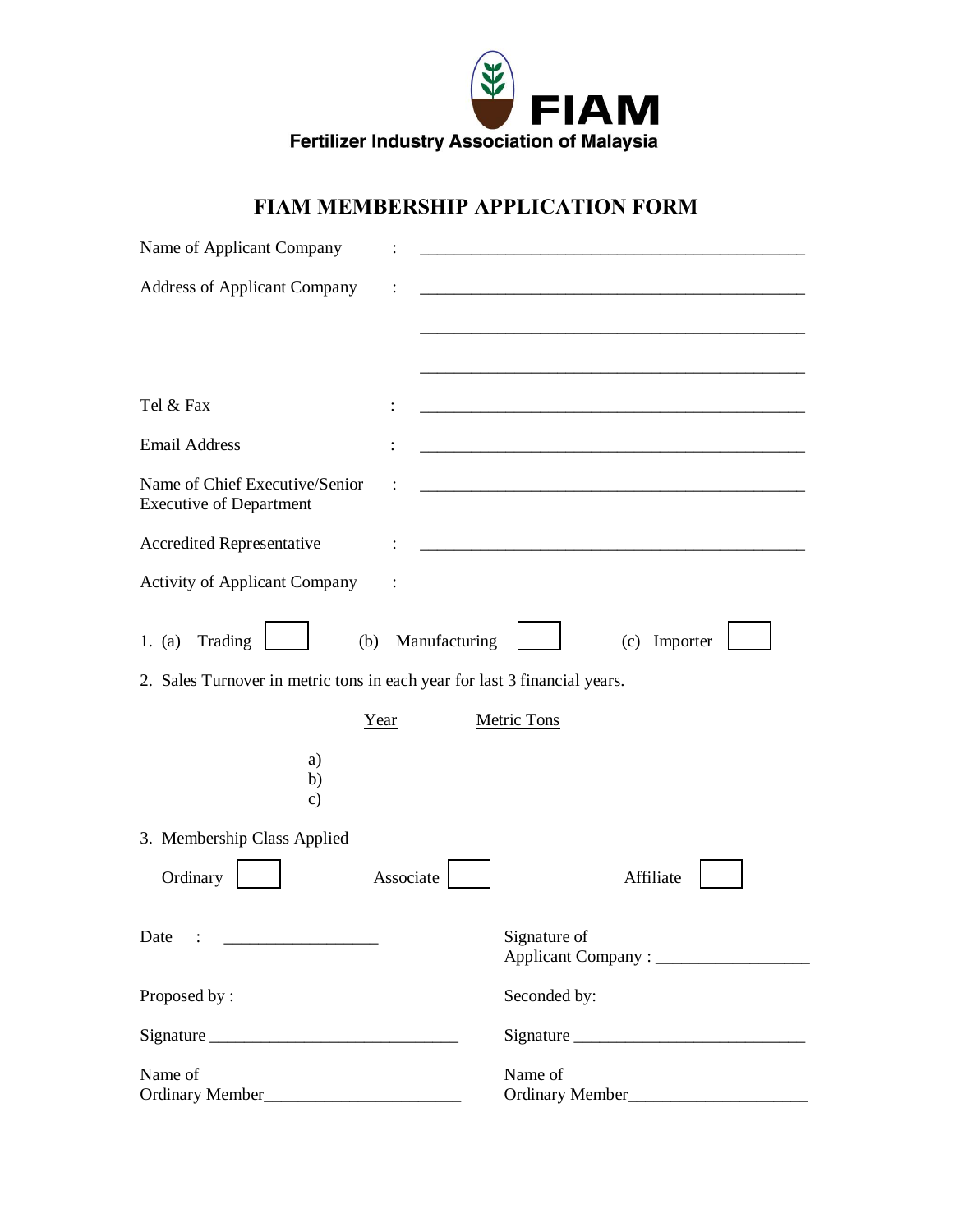

## **FIAM MEMBERSHIP APPLICATION FORM**

To the Executive Council, FIAM,

We,

(Name of Applicant Company ó Block Letters)

 $\rm{of}$   $\frac{1}{\sqrt{2}}$ 

hereby apply to be admitted as an ORDINARY / ASSOCIATE / AFFILIATE member of FIAM.

If admitted to Membership, we hereby agree:

To be bound by the provisions contained in the Constitution of FIAM and

any by-laws for the time being inforce thereunder.

We hereby nominate

(Name)

 $\frac{1}{\sqrt{2\pi}}$  to act as our

(Title/Position)

accredited representative in accordance with the Rules of the Association.

\_\_\_\_\_\_\_\_\_\_\_\_\_\_\_\_\_\_\_\_\_\_\_\_\_\_\_\_\_\_\_\_\_\_\_\_\_\_\_\_\_\_\_\_\_\_\_\_\_\_\_\_\_\_\_\_\_

Signature \_\_\_\_\_\_\_\_\_\_\_\_\_\_\_\_\_\_\_\_\_\_\_\_\_\_\_\_\_\_\_\_\_\_\_\_

Name

Title  $\Box$